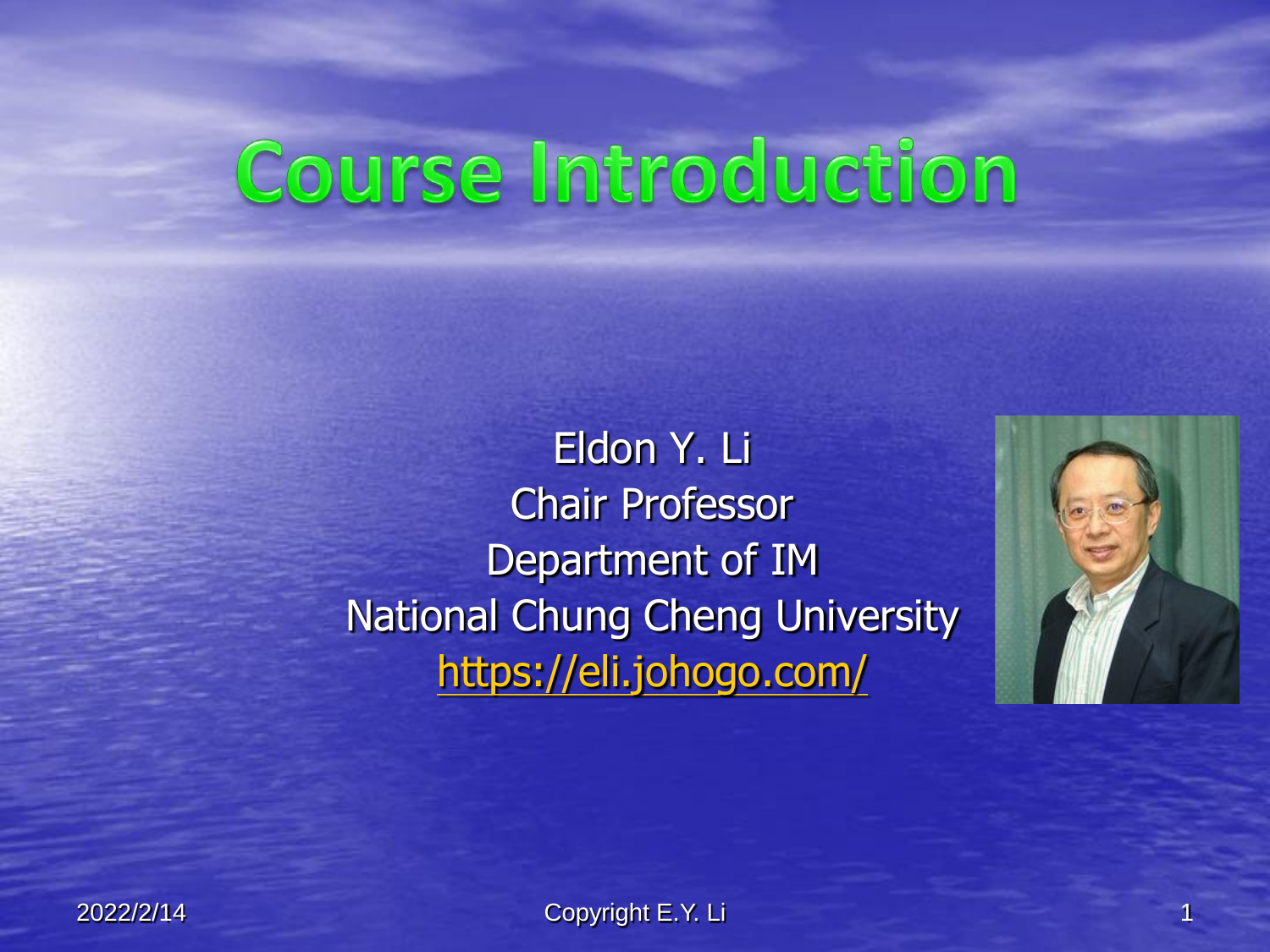## **Digital media and technology, an opportunity and threat**

- Digital marketing has transformed how businesses and other organisations communicate with their audiences. The 5Ds of digital marketing (digital devices, ital platforms, digital media, digital data and digital technology) can be used, alongside traditional marketing techniques, to get closer to audiences than ever before. Consumers now have access to a much wider choice of entertainment, products, services and prices from different suppliers and a more convenient way to select and purchase items.
- Organisations have the opportunity to expand into new markets, offer new services, interact with audiences in new ways and compete on a more equal footing with larger businesses. Marketers working within these organisations have the opportunity to develop new skills and to use these new tools to improve the competitiveness of the company. At the same time, the Internet and related digital technology platforms give rise to many threats to organisations.
- What Michael Porter said in 2001 is still valid today: The key question is not whether to deploy Internet technology – companies have no choice if they want to stay competitive – but how to deploy it.

Source: <https://www.smartinsights.com/digital-marketing-strategy/race-a-practical-framework-to-improve-your-digital-marketing/>

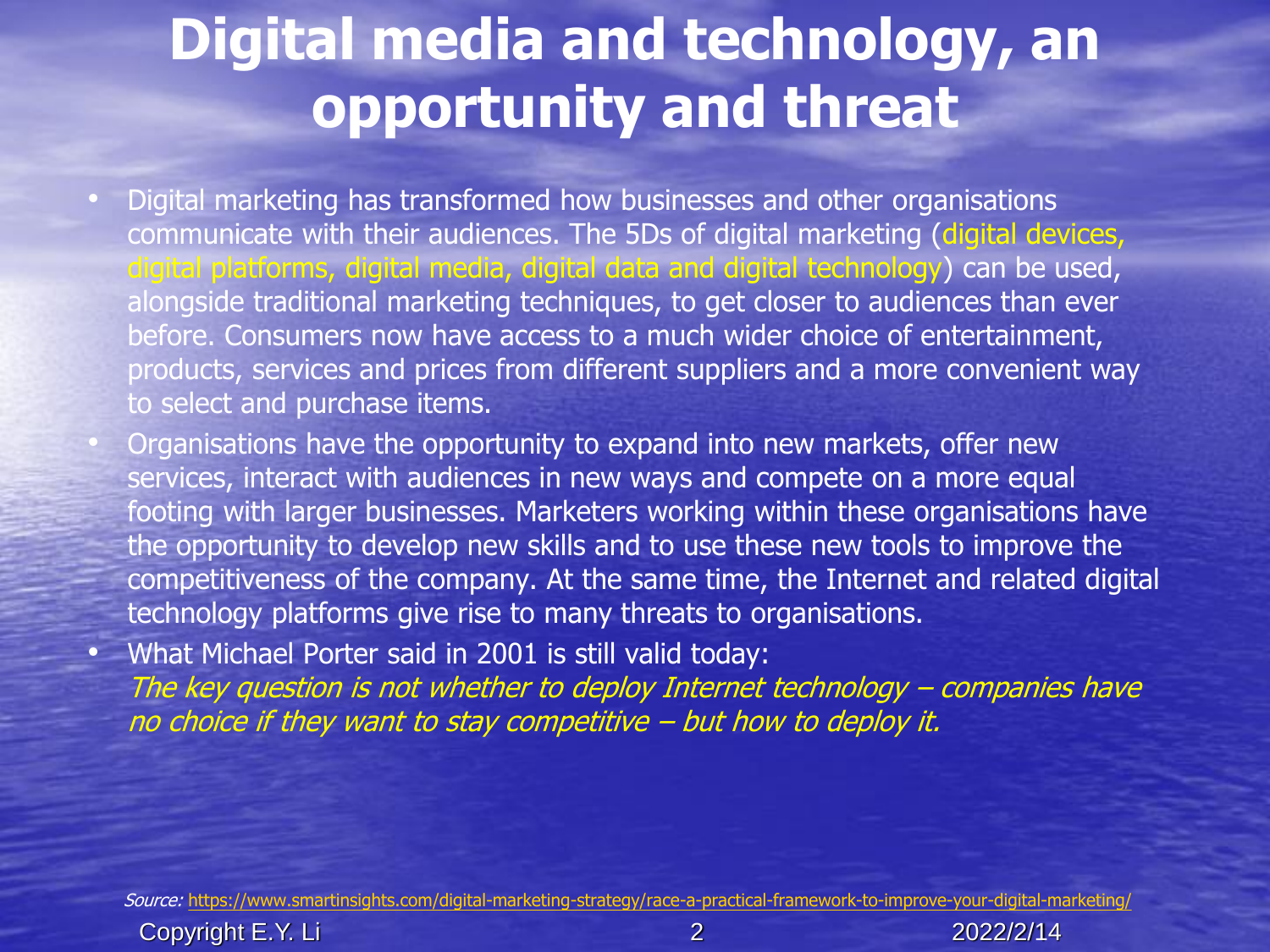# **THE 5Ds OF DIGITAL MARKETING**

#### **DIGITAL DEVICES**

Customer experience brands as they interact with business websites and mobile apps usually through a combination of connected devices.

### **DIGITAL TECHNOLOGY**

The marketing technology that businesses use to create interactive experiences from websites & mobile apps to in-store booth and email campaigns.

## **DIGITAL DATA**

The insight businesses collect about their audience profiles and their interactions with businesses, which now need to be protected by law in most countries.



### **DIGITAL PLATFORMS**

Connections on these devices are through a browser or apps from the foremost platforms or services, that's Facebook. tumblr, Instagram, Google, YouTube. Twitter and LinkedIn.

### **DIGITAL MEDIA**

Different paid and earned communications channels for reaching and attractive viewers including advertising. search engines and social networks, email & messaging.

**NETHORITY** 

**Authority For Online Success** 

info@nethority.com \times 0253-2352460 @www.nethority.com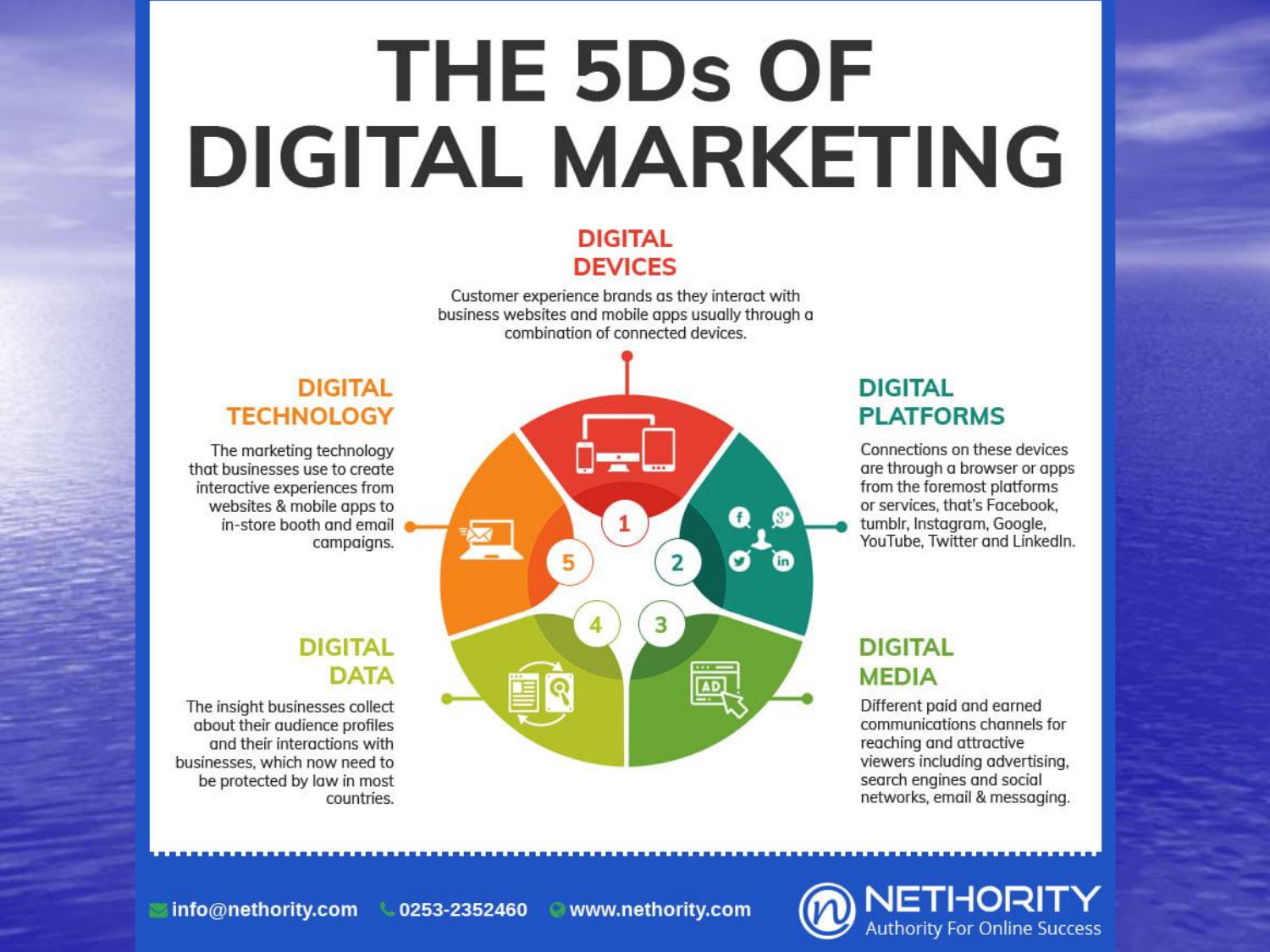## **Management of digital marketing**

- With the success stories of companies capturing market share following the rapidly increasing adoption of the Internet by consumers and business buyers, it is a prerequisite that all organisations must have an effective online presence to prosper, or possibly even survive!
- For example, online companies such as ASOS.com and Zalando (clothing), Amazon.com (books and retail), iTunes and Spotify (music) and Booking.com and Expedia (travel) have captured a significant part of their market and struck fear into the existing players. Many consumers now regularly use social networks such as Facebook, Instagram, LinkedIn, Snapchat and Twitter as part of their daily lives, with the majority of access via smartphones. Engaging consumers is an ongoing challenge but, as we will see, companies like those above have taken advantage of these opportunities to interact with customers and this has helped them develop as worldwide brands.
- What are the marketing communications techniques that businesses need to master to make effective use of digital marketing? The proliferation of new media channels, digital technologies and interaction options has given a challenge of understanding, prioritising and managing many new digital communications techniques.

Copyright E.Y. Li 4 2022/2/14 Source: <https://www.smartinsights.com/digital-marketing-strategy/race-a-practical-framework-to-improve-your-digital-marketing/>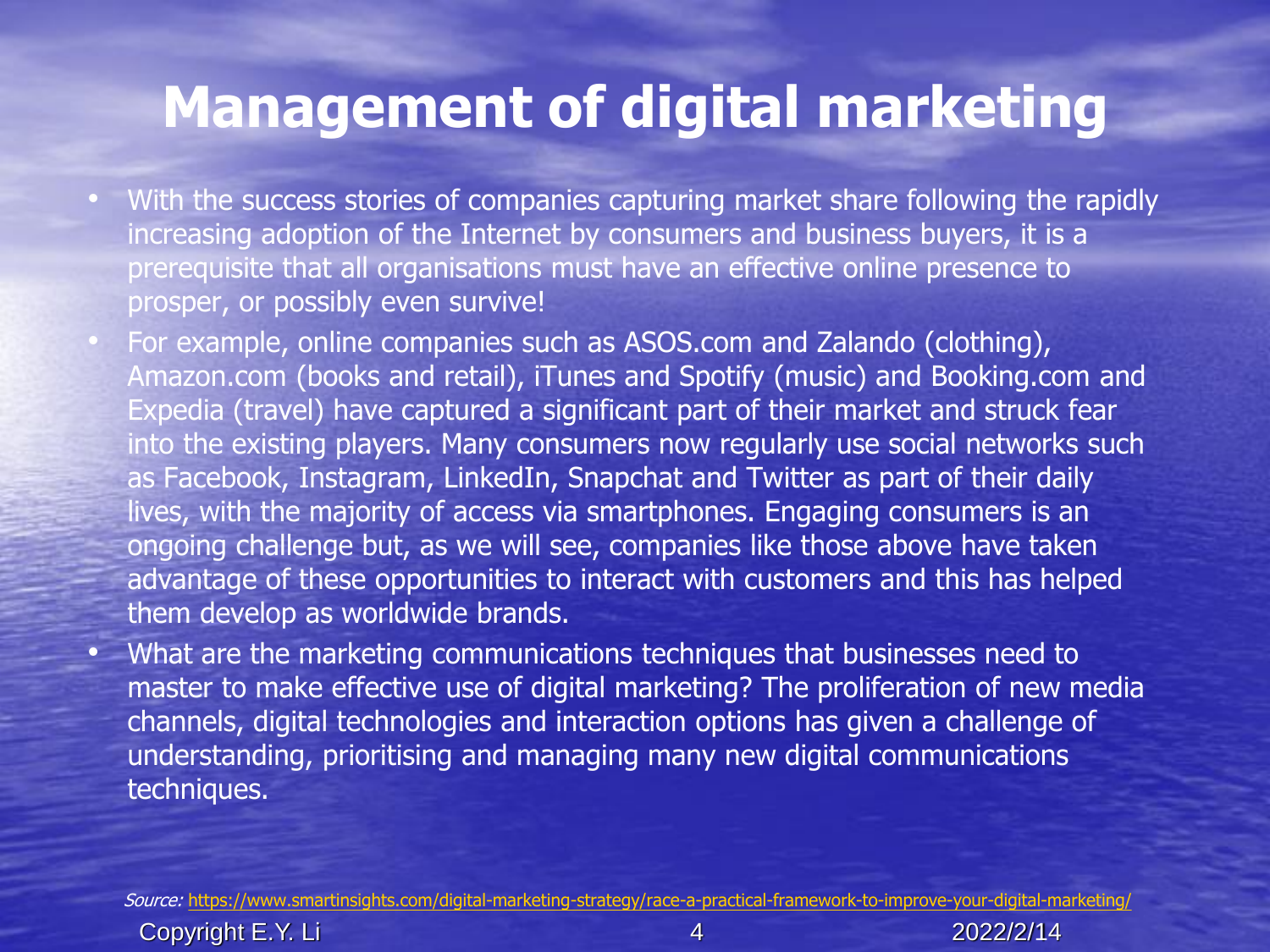# **The RACE for digital marketing**

| Plan                                                                       | <b>Reach</b>                                                                         | <b>Act</b>                                                                   | <b>Convert</b>                                    | <b>Engage</b>                                        |
|----------------------------------------------------------------------------|--------------------------------------------------------------------------------------|------------------------------------------------------------------------------|---------------------------------------------------|------------------------------------------------------|
| <b>Create a digital</b><br>marketing strategy<br>or transformation<br>plan | Increase awareness,<br>drive website,<br>mobile and social<br>media<br><b>visits</b> | Generate<br>interactions and<br>leads                                        | Achieve sales online or<br>offline                | <b>Encourage</b><br>customer loyalty<br>and advocacy |
| 1.1 Situation review 2.1 Media<br>(Chapters 2 & 3)                         | effectiveness review<br>(Chapters $8 \& 10$ )                                        | 3.1 Customer<br>journey<br>effectiveness<br>(Chapter 7)                      | 4.1 Retargeting<br>(Chapter 9)                    | 5.1 Customer<br>onboarding<br>(Chapters $6 & 7$ )    |
| 1.2 Set vision and<br>objectives, evaluate<br>(Chapters 4 & 10)            | 2.2 Search<br>marketing (Chapter<br>9)                                               | 3.2 Data profiling<br>(Chapter 6)                                            | 4.2 Personalisation<br>(Chapter 7)                | 5.2 Customer<br>experience<br>(Chapter 7)            |
| 1.3 Strategy<br>(Chapters $4-8$ )                                          | 2.3 Earned and<br>Owned media<br>(Chapters $6 - 9$ )                                 | 3.3 Content<br>marketing (Chapter<br>8)                                      | 4.3 Mobile experiences<br>(Chapter 7)             | 5.3 Customer<br>service (Chapter 7)                  |
| 1.4<br><b>Segmentation</b><br>(Chapters 4 & 6)                             | 2.4 Paid media<br>(Chapter 9)                                                        | 3.4 Landing pages<br>(Chapter 9)                                             | 4.4<br><b>Multichannel selling</b><br>(Chapter 4) | 5.4 Email<br>marketing<br>(Chapters $6 & 9$ )        |
| 1.5 Value<br><b>Proposition &amp; Brand</b><br>(Chapters 4 & 5)            | 2.5<br><b>Acquisition plan</b><br>(Chapters $8 \& 9$ )                               | 3.5 Content strategy 4.5 Conversion rate<br>and campaign plan<br>(Chapter 8) | optimisation (Chapters<br>7810                    | 5.5 Social media<br>marketing<br>(Chapters $6 & 9$ ) |

Source: <https://www.smartinsights.com/digital-marketing-strategy/race-a-practical-framework-to-improve-your-digital-marketing/>

**Copyright E.Y. Li** 5 2022/2/14